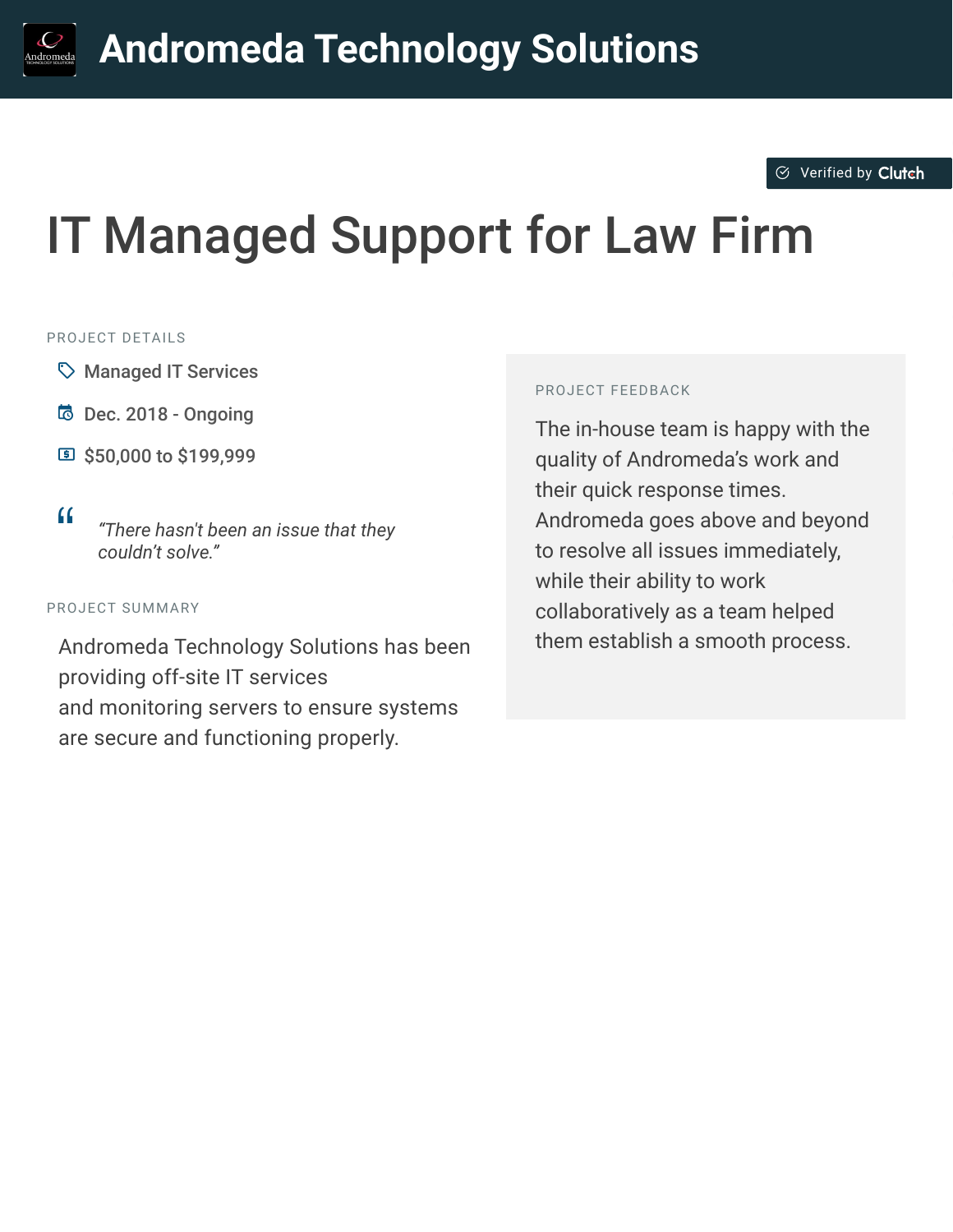# **[A](https://clutch.co/profile/andromeda-technology-solutions?utm_source=case_studies&utm_medium=logo)ndromeda Technology Solutions**

# The Client

## Introduce your business and what you do there.

I'm the firm administrator at a national law firm.

# The Challenge

### What challenge were you trying to address with Andromeda Technology Solutions?

We were looking for a vendor to provide off-site IT support and help desk services for us.



### CLIENT RATING



| Quality:     |  | 5.0 |
|--------------|--|-----|
| Schedule:    |  | 5.0 |
| Cost:        |  | 5.0 |
| Would Refer: |  | 5.0 |

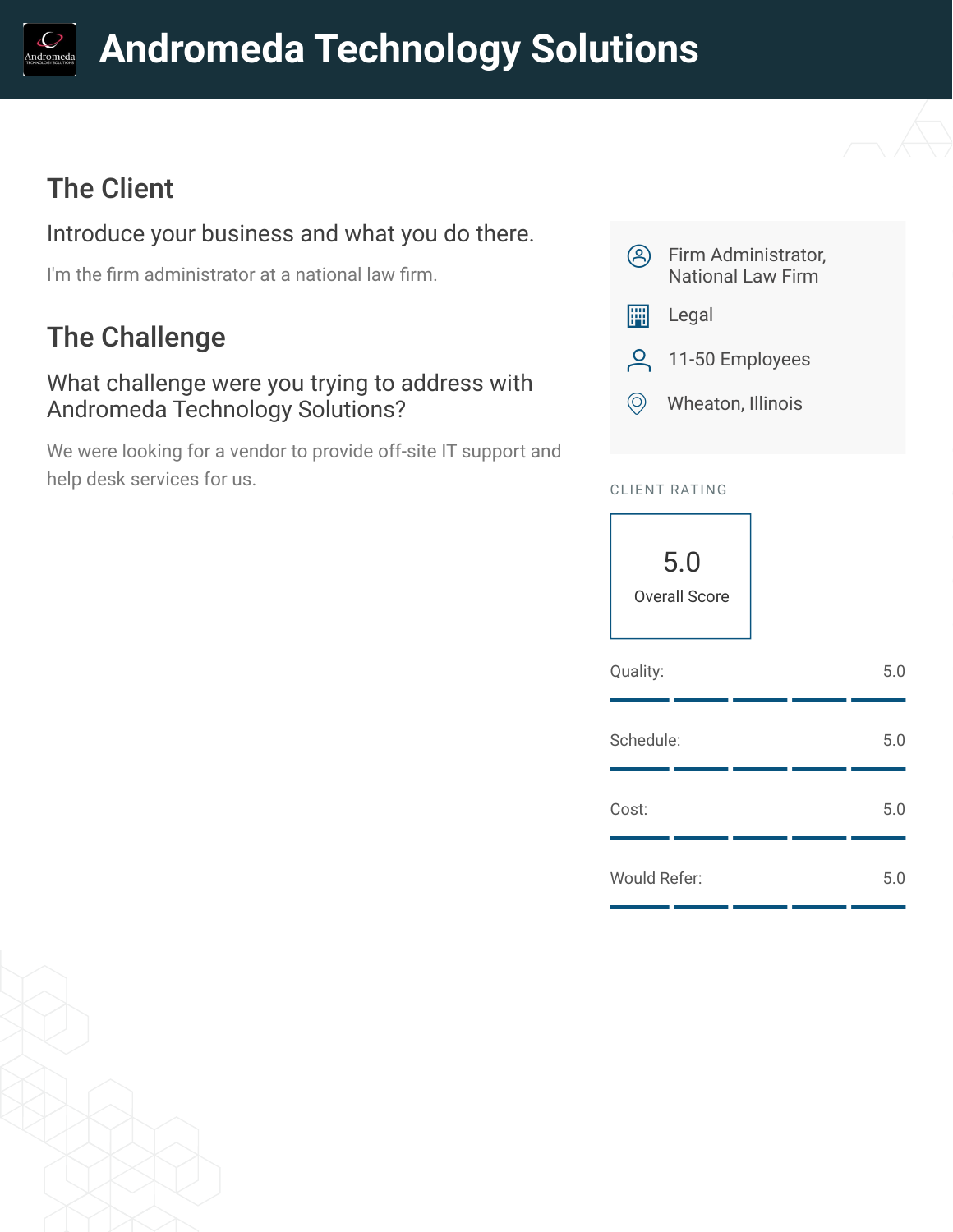# The Approach

## What was the scope of their involvement?

First, Andromeda did a full assessment of our entire network and pointed out the areas that we needed to improve. They also submitted a proposal and let us know all the costs. Then, they started monitoring the traffic that goes through our systems to make sure the network was functioning properly. They're also responsible for monitoring our servers and ensuring they're secure.

# What is the team composition?

We work with about five members of their team.

### How did you come to work with Andromeda Technology Solutions?

Andromeda contacted us. It was just the right time because we were not happy with our previous provider. We interviewed a few different companies, and Andromeda turned out to be the best one. They were able to give us exactly what we needed, so we hired them.

# What is the status of this engagement?

We started working with them in December 2018, and the relationship is ongoing.

# The Outcome

### What evidence can you share that demonstrates the impact of the engagement?

They respond quickly, and their goal is to solve our problems. There hasn't been an issue that they couldn't solve.